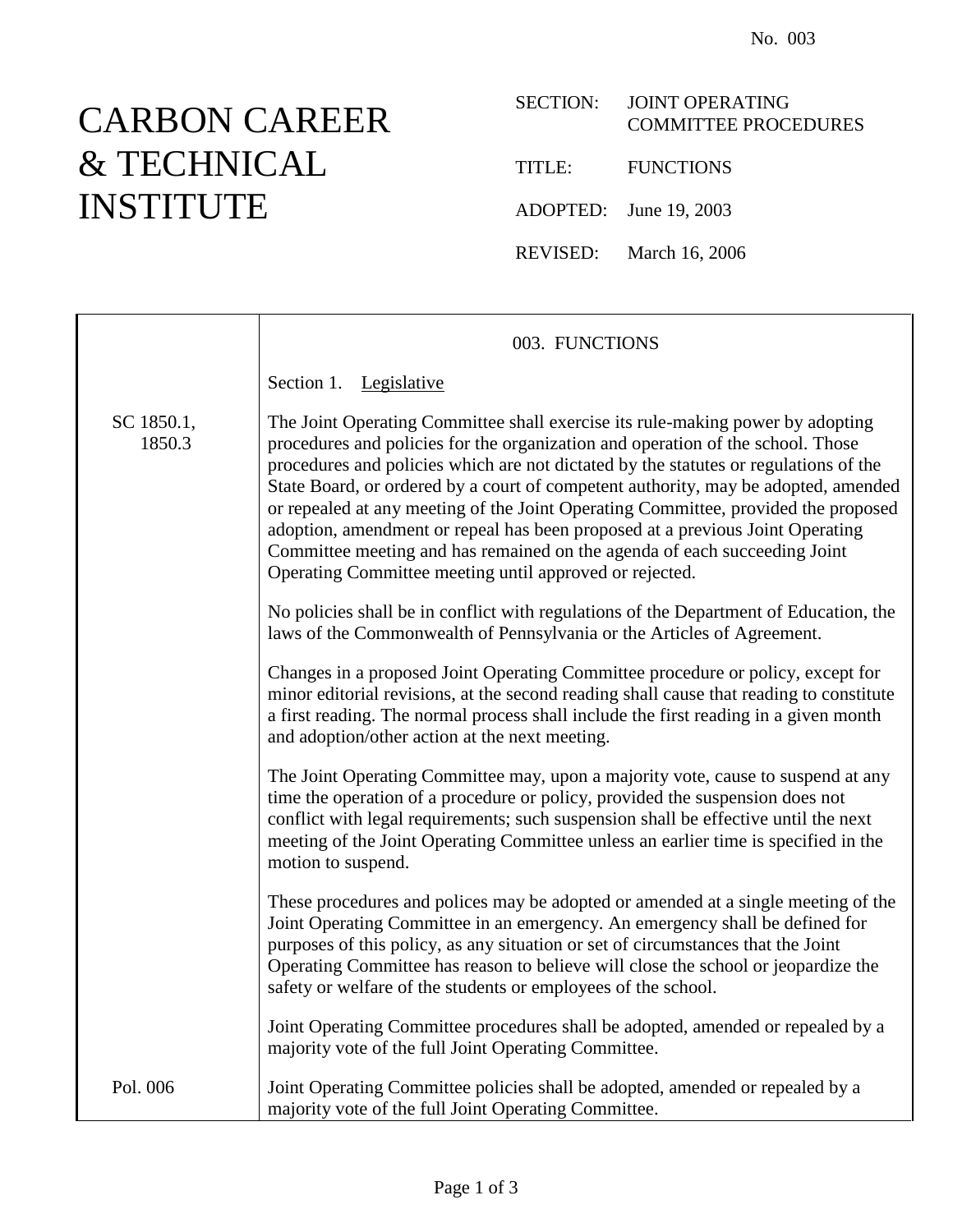| Pol. 007                       | Adoption, modification, repeal or suspension of a Joint Operating Committee<br>procedure or policy shall be recorded in the minutes of the Joint Operating<br>Committee meeting. All current procedures and policies shall be maintained in the<br>Joint Operating Committee Policy Manual and disseminated appropriately.                                                        |
|--------------------------------|-----------------------------------------------------------------------------------------------------------------------------------------------------------------------------------------------------------------------------------------------------------------------------------------------------------------------------------------------------------------------------------|
|                                | Section 2. Executive                                                                                                                                                                                                                                                                                                                                                              |
| SC 1850.1                      | The administration of the career and technical school shall be delegated to the<br>Administrative Director, with guidance from the Superintendent of Record.                                                                                                                                                                                                                      |
|                                | The Joint Operating Committee/Administration relationship working as a team, upon<br>the advice of the Solicitor, may determine the basis for the proper establishment of<br>policy. Most policies will be determined through recommendations made by the<br>Director and the Policy Committee.                                                                                   |
|                                | When appropriate, the Director is authorized to seek assistance from peers or other<br>consultants regarding the needs and/or development of policy.                                                                                                                                                                                                                              |
|                                | The Administrative Director shall enforce state and federal laws and regulations and<br>the policies of the Joint Operating Committee.                                                                                                                                                                                                                                            |
| SC 1850.1                      | The Administrative Director may prepare administrative guidelines for the operation<br>of the school that are not inconsistent with federal and state statutes or regulations;<br>are dictated by the policies of the Joint Operating Committee; and are binding on<br>employees and students when issued, but require Joint Operating Committee review<br>prior to distribution. |
|                                | The Administrative Director, in consultation with the Superintendent of Record,<br>shall be delegated the authority to take necessary action in circumstances not<br>provided for in adopted policy, provided that such action shall be reported to the<br>Joint Operating Committee at the next meeting.                                                                         |
| 65 Pa. C.S.A.<br>$1101$ et seq | The Administrative Director shall implement a procedure to inform Joint Operating<br>Committee members and designated employees of their responsibility under the<br>Ethics Law. This procedure shall be approved and the completion of the<br>implementation reported to the Joint Operating Committee.                                                                          |
|                                | Whenever responsibility is delegated to the Administrative Director or other<br>administrator, it is understood that such individual may designate a representative to<br>act on his/her behalf.                                                                                                                                                                                  |
|                                | Section 3. Review                                                                                                                                                                                                                                                                                                                                                                 |
| SC 1126 et seq,<br>1850.1      | The Joint Operating Committee may assume jurisdiction over controversies or<br>disputes arising within the school concerning any matter over which the Joint<br>Operating Committee has authority granted by statute or where the Joint Operating<br>Committee has retained jurisdiction in contract or policies.                                                                 |